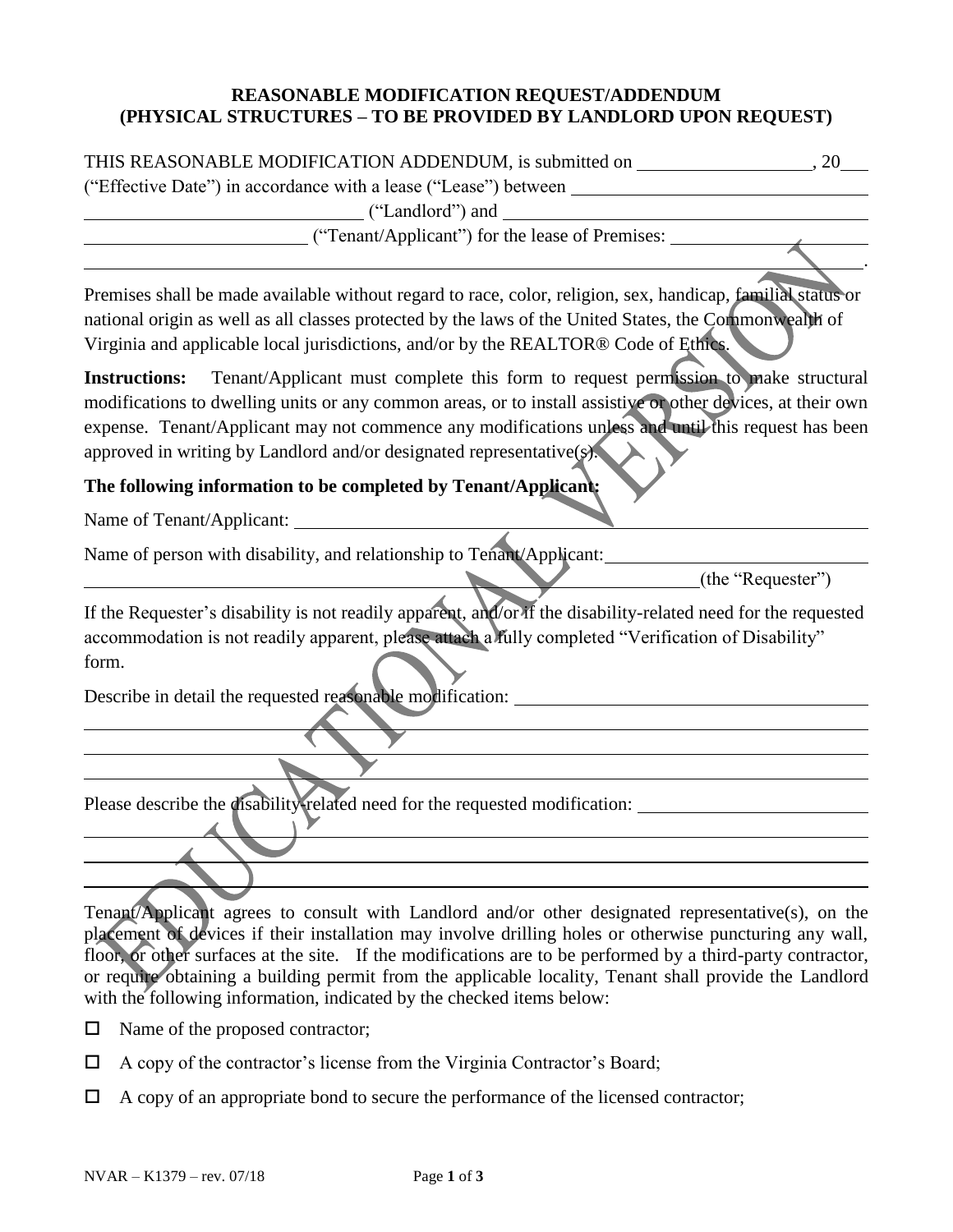$\Box$  An architect's or engineer's stamped certificate, or other appropriate evidence, that the proposed modifications would be in accordance with all applicable code requirements;

 $\Box$  A copy of the plans showing the proposed modifications;

 $\Box$  A copy of an insurance policy indemnifying the property owner from any and all liability for acts of negligence by the licensed contractor;

 $\Box$  A copy of the building permit issued by the locality, if necessary; and

 $\Box$  An estimate certified by the proposed contractor of the cost of removal of the proposed modification.

If Tenant is unable to provide any of the requested information above, Tenant provides the following written explanation:

#### **Restoration of the Premises □ YES OR □ NO**

Tenant/Applicant agrees to remove the modification(s) or device(s) and to restore Premises to its original condition on or before the last day of the leased term.

#### **Payments for Restoration of the Premises** (Not applicable to HUD-financing housing)

## **O** YES OR ONO

Tenant/Applicant agrees to make payments into an interest-bearing escrow account, to be used for restoration of Premises at the end of the lease term, in the amount of \$\_\_\_\_\_\_\_\_\_\_ per month, due and payable on the first day of each month, for each of the months following the date of this agreement. Landlord agrees that the interest on the escrowed payments (if any) will accrue in the escrow account until the dwelling unit has been restored or management elects to waive the restoration requirement in compliance with applicable law. Landlord agrees that any portion of the payments and interest remaining after restoration costs are paid, or restoration is waived, will be returned or credited to Tenant/Applicant.

Tenant/Applicant agrees that the work necessary to carry out the installation(s) or modification(s) will be performed at Tenant's expense, in a safe, professional and workmanlike manner, and in accordance with applicable law.

Tenant/Applicant agrees to notify management upon completion of the modifications and give the Landford and/or designative representative(s) access to inspect the work. If any deficiencies are identified in the modifications, Tenant/Applicant agrees to promptly cure same.